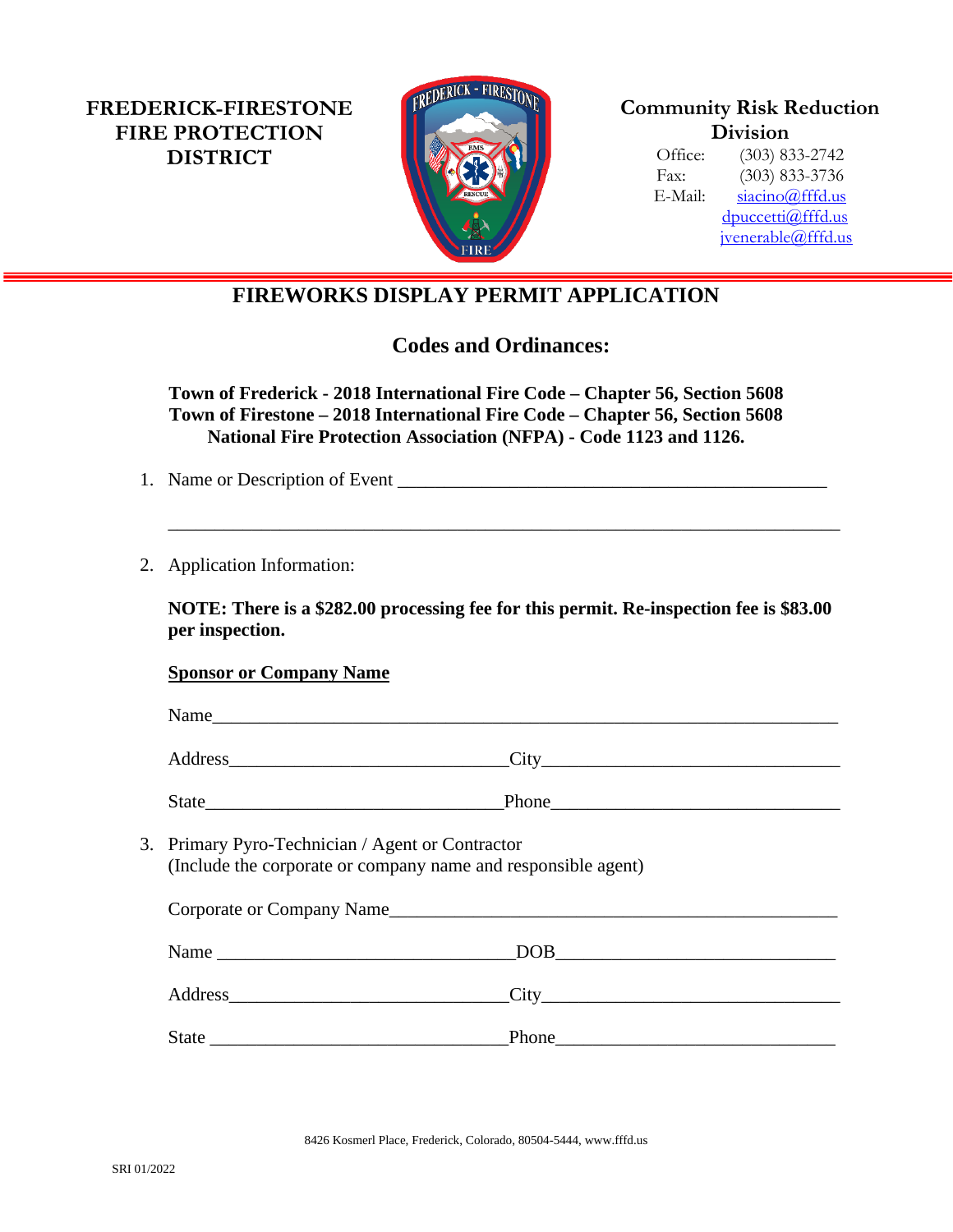- 4. Location of Permit Use \_\_\_\_\_\_\_\_\_\_\_\_\_\_\_\_\_\_\_\_\_\_\_\_\_\_\_\_\_\_\_\_\_\_\_\_\_\_\_\_\_\_\_\_\_\_\_\_\_\_\_
- 5. Owner of the Property (Include the corporate or company name and responsible party)

|    | 6. Public Liability Insurance Company and Policy Number                                                                 |  |  |  |  |
|----|-------------------------------------------------------------------------------------------------------------------------|--|--|--|--|
|    |                                                                                                                         |  |  |  |  |
|    |                                                                                                                         |  |  |  |  |
|    | 7. Wholesale Vendor of the Fireworks<br>(Include the corporate or company name and responsible agent)                   |  |  |  |  |
|    |                                                                                                                         |  |  |  |  |
|    |                                                                                                                         |  |  |  |  |
|    |                                                                                                                         |  |  |  |  |
| 8. | Carrier Transporting Fireworks to the Permit Site<br>(Include the corporate or company name and responsible agent)      |  |  |  |  |
|    |                                                                                                                         |  |  |  |  |
|    |                                                                                                                         |  |  |  |  |
|    |                                                                                                                         |  |  |  |  |
|    | 9. Carrier Transporting Fireworks from the Permit Site<br>(Include the corporate or company name and responsible agent) |  |  |  |  |
|    | Corporate or Company Name                                                                                               |  |  |  |  |
|    |                                                                                                                         |  |  |  |  |
|    |                                                                                                                         |  |  |  |  |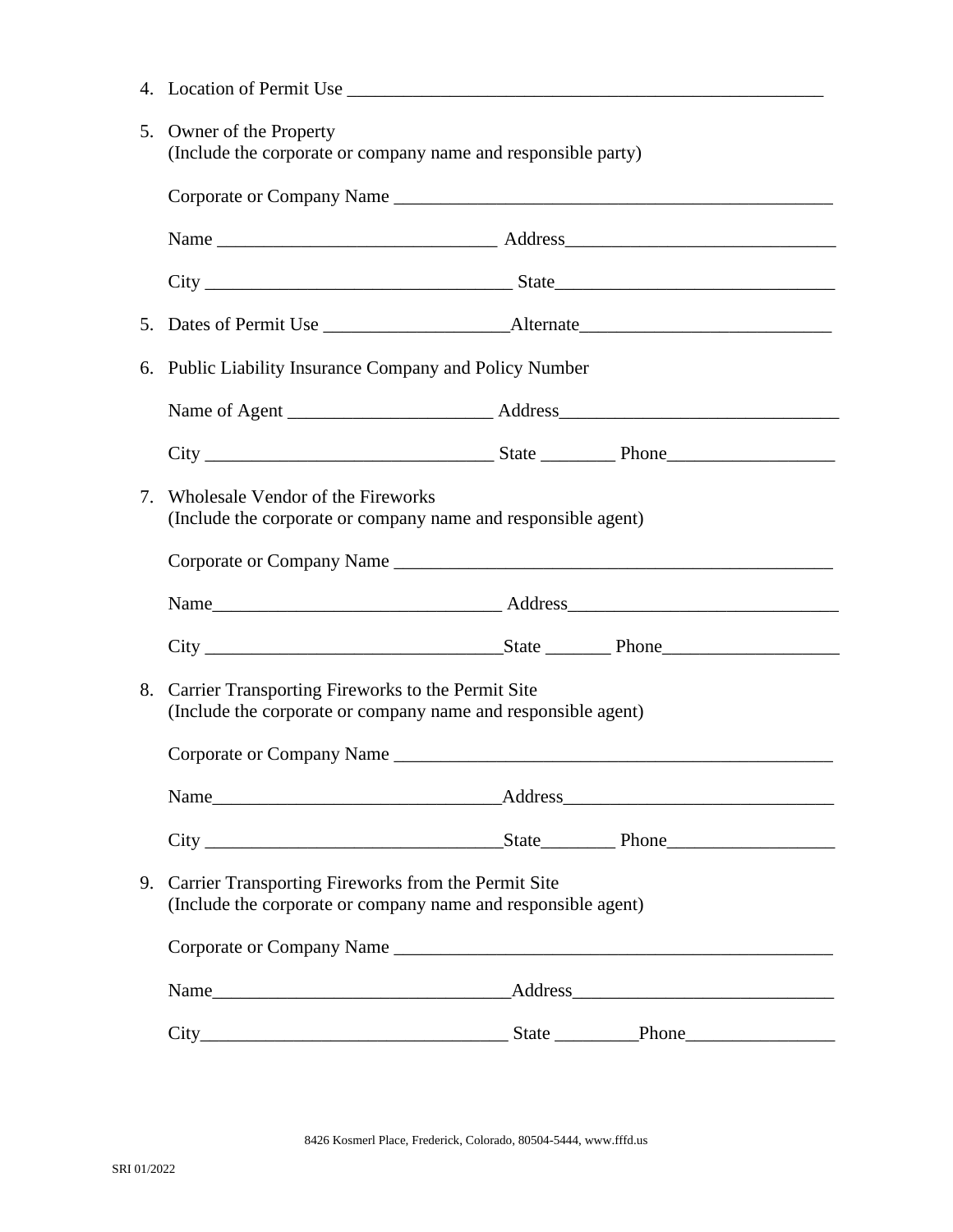| 11. Lead Pyro-Technician |                                                                                                                                                                                                                                |  |  |  |  |
|--------------------------|--------------------------------------------------------------------------------------------------------------------------------------------------------------------------------------------------------------------------------|--|--|--|--|
|                          |                                                                                                                                                                                                                                |  |  |  |  |
|                          | Address experiences and the set of the set of the set of the set of the set of the set of the set of the set of the set of the set of the set of the set of the set of the set of the set of the set of the set of the set of  |  |  |  |  |
|                          |                                                                                                                                                                                                                                |  |  |  |  |
|                          | 12. All Agents of the Pyro-Technician Who Will Work the Permit Site                                                                                                                                                            |  |  |  |  |
|                          |                                                                                                                                                                                                                                |  |  |  |  |
|                          |                                                                                                                                                                                                                                |  |  |  |  |
|                          |                                                                                                                                                                                                                                |  |  |  |  |
|                          |                                                                                                                                                                                                                                |  |  |  |  |
|                          |                                                                                                                                                                                                                                |  |  |  |  |
|                          |                                                                                                                                                                                                                                |  |  |  |  |
|                          |                                                                                                                                                                                                                                |  |  |  |  |
|                          |                                                                                                                                                                                                                                |  |  |  |  |
|                          |                                                                                                                                                                                                                                |  |  |  |  |
|                          |                                                                                                                                                                                                                                |  |  |  |  |
|                          |                                                                                                                                                                                                                                |  |  |  |  |
|                          | <u>State</u> Phone                                                                                                                                                                                                             |  |  |  |  |
|                          |                                                                                                                                                                                                                                |  |  |  |  |
|                          |                                                                                                                                                                                                                                |  |  |  |  |
|                          |                                                                                                                                                                                                                                |  |  |  |  |
|                          |                                                                                                                                                                                                                                |  |  |  |  |
|                          | Address and the contract of the contract of the contract of the contract of the contract of the contract of the contract of the contract of the contract of the contract of the contract of the contract of the contract of th |  |  |  |  |
|                          |                                                                                                                                                                                                                                |  |  |  |  |

8426 Kosmerl Place, Frederick, Colorado, 80504-5444, www.fffd.us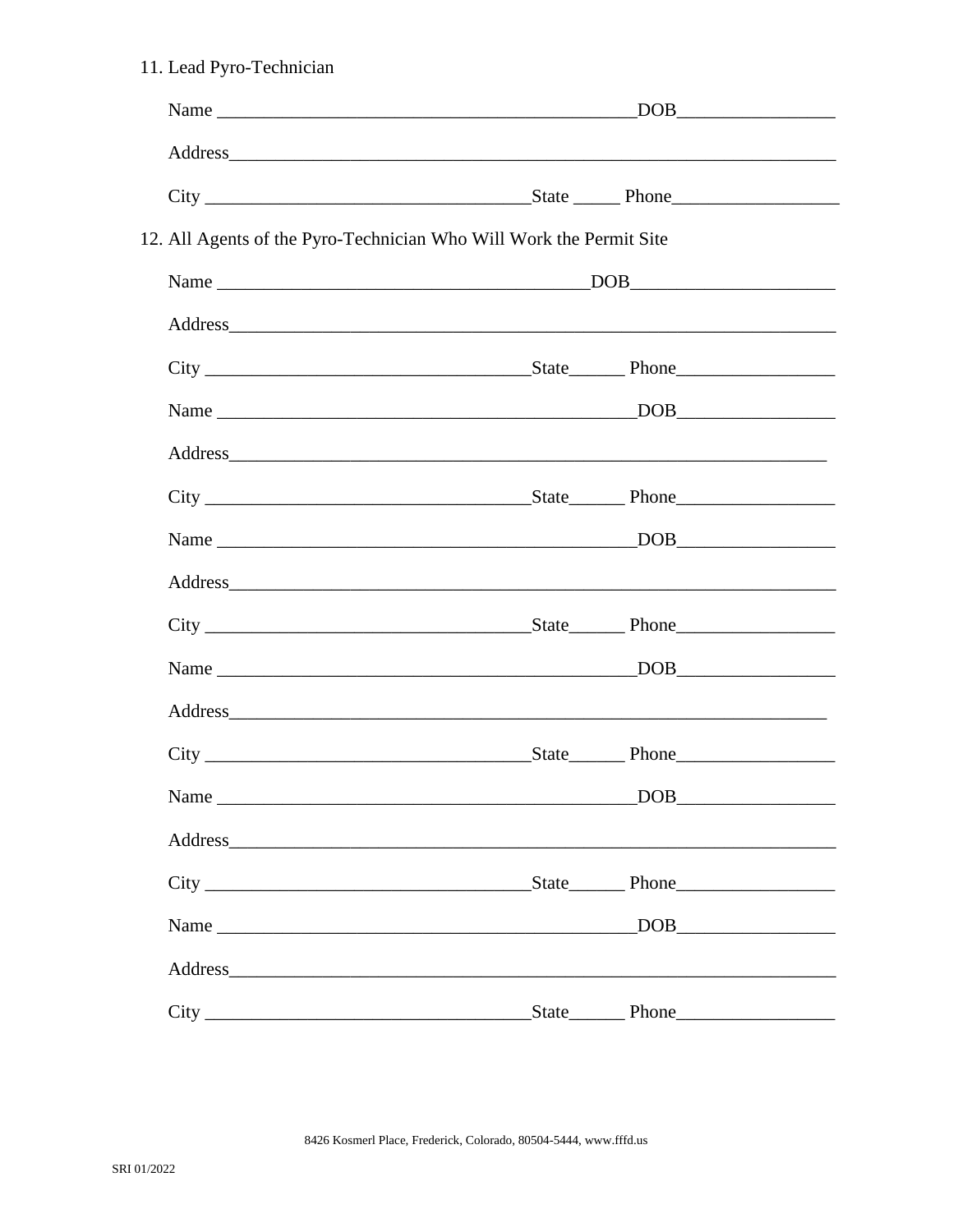## **FFFPD FIREWORKS DISPLAY SAFETY PLAN**

| <b>General Requirements &amp; Safety</b> | Please provide information about the following:                                                      |
|------------------------------------------|------------------------------------------------------------------------------------------------------|
|                                          |                                                                                                      |
|                                          | Emergency communications provided: Yes: ____ No: ____ Cell: __________ Radio: _____                  |
|                                          | Traffic and crowd control provided: Yes: _____ No: ____                                              |
|                                          | Fallout and launch area security provided: Yes: _____ No: _____ By Whom: ___________________________ |
|                                          | What fire extinguishers are provided: Size: _____ Type: _____ Number on site: ______________________ |
|                                          | No smoking or open flame within 50-feet of launchsite/staging area: Yes: ____ No: ____               |
|                                          | Fireworks storage/staging 25-feet from launch site: Yes: ____ No: ____                               |
|                                          | Launch site lighting electric or flashlights provided: Yes: ____ No: ____                            |
|                                          | On-site storage/non-combustible container/weather protection: Yes: ____ No: ____                     |
|                                          | Vegetation is cut & clearance from combustibles 30-feet: Yes: ____ No: ____                          |
|                                          | Plan for post-show search: Yes: _____ No: _____ Comments; _______________________                    |
|                                          | Plan for unexploded shells: Yes: _____ No: _____ Comments; ______________________                    |
| <b>Mortar Installation Requirements</b>  | No overhead obstructions within 25-feet: Yes: ____ No: ____                                          |
|                                          | Mortars buried not less than two-thirds their depth: Yes: ____ No: ____                              |
|                                          | Mortars separated by size: Yes: ____ No: ____                                                        |
|                                          | Weather protection provided: Yes: _____ No: ____                                                     |